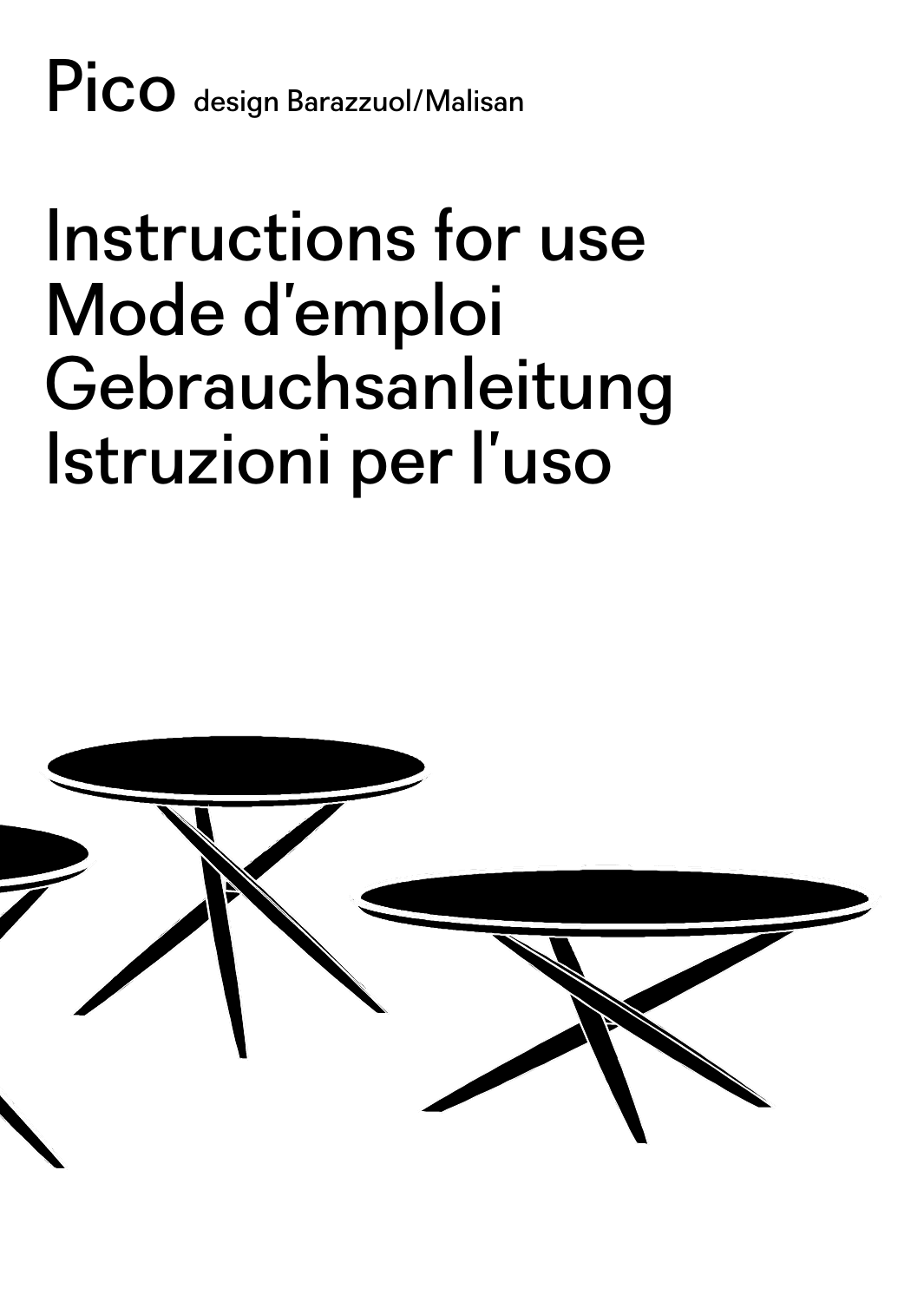#### **Materials**

Structure in solid wood: oak, anthracite stained oak or America walnut. Two tops available, one in medium density fibre (MDF) lacquered or in CDF (Compact Density Fiberboard) with black edge. The finish of the Top in CDF can be laminate or Veneer (wood) oack, anthracite stained oak or American walnut. All wood surfaces are finished with a clear satin acrylic varnish. Joint part on the legs in aluminium.

#### Usage

This coffee table is not for outdoor use; sun or rain would damage it. Please make sure to use the product only on the right way. Bragagnolo Sas / Sculptures Jeux declines any responsibility for damage of material or persons due to a not a correct use of the product.

#### Care

For cleaning the wood or lacquer, use a cloth moisten with soapy water or glass cleaner, then wipe when is dried. Do not use acids, abrasives or solvents products. For further information please contact your reseller. In case of difficult stains to be removed, please contact specialized company.

#### Environmental protection

If you wish to get rid of this product, please contact a specialized recycling company.

#### Guarantee

Bragagnolo Sas / Sculptures Jeux guarantees that its products will maintain their characteristics for a period of 2 years from the date of delivery, except for normal wear and tear and provided that they are used in accordance with the instructions supplied. Bragagnolo Sas / Sculptures Jeux will replace, free of charge, any product that is found not to meet this guarantee, without accepting any other responsibility of any sort. This warranty does not apply to components, external accessorises or materials supplied by the purchaser and applied to the products in order to customise them.

Please visit our collection at www.sculpturesjeux.com

#### **Matériaux**

Structure en bois massif: chêne, chêne teinté anthracite o noyer américain. Deux types de Plateaux disponible, un Plateau avec rebord en MDF laqué, l'autre en in CDF (Compact Density Fiberboard) avec le chant toujours noir. Le plateau en CDF peut être en finition Laminé ou Placage (bois) chêne, chêne teinté anthracite ou noyer américain. Finition des parties en bois est vernis acrylique satiné transparent.

#### Utilisation

Cette table basse n'est pas conçue pour une utilisation en extérieur, la pluie ou le soleil la détérioreraient. Attention à utiliser ce produit de manière convenable. Bragagnolo Sas / Sculptures Jeux décline toute responsabilité pour des dommages matériels ou personnels qui résulteraient de son utilisation incorrecte.

#### Entretien

Pour le nettoyage du bois et du laqué, utiliser un chiffon imbibe d'eau savonneuse ou d'un produit lave vitres, et essuyer avec un chiffon sec. Ne pas utiliser de produits acides, abrasifs ou de solvants. Pour tout renseignement complémentaire, veuillez contacter votre revendeur. En cas de difficulté pour éliminer des taches veuillez-vous adresser à une entreprise spécialisée.

#### Protection de l'environnement

Si vous désirez vous débarrasser de ce meuble en fin de vie, faites appel à une société spécialisée dans le recyclage.

#### Garantie

Bragagnolo Sas / Sculptures Jeux garantit que ses produits conserveront leurs caractéristiques pendant une durée de 2 années à partir de la date d'achat pour un usage normale et à condition qu'ils soient utilisés conformément aux instructions fournies. Bragagnolo Sas / Sculptures Jeux remplacera, gratuitement, tout produit qui ne respecterait pas cette garantie de fabrication sans pour autant accepter aucune autre responsabilité d'aucune sorte. Cette garantie ne s'applique pas aux produits ou accessoires extérieurs ajoutés par l'acheteur et appliqués aux produits en vue de les personnaliser.

S'il vous plaît visitez notre collection à www.sculpturesjeux.com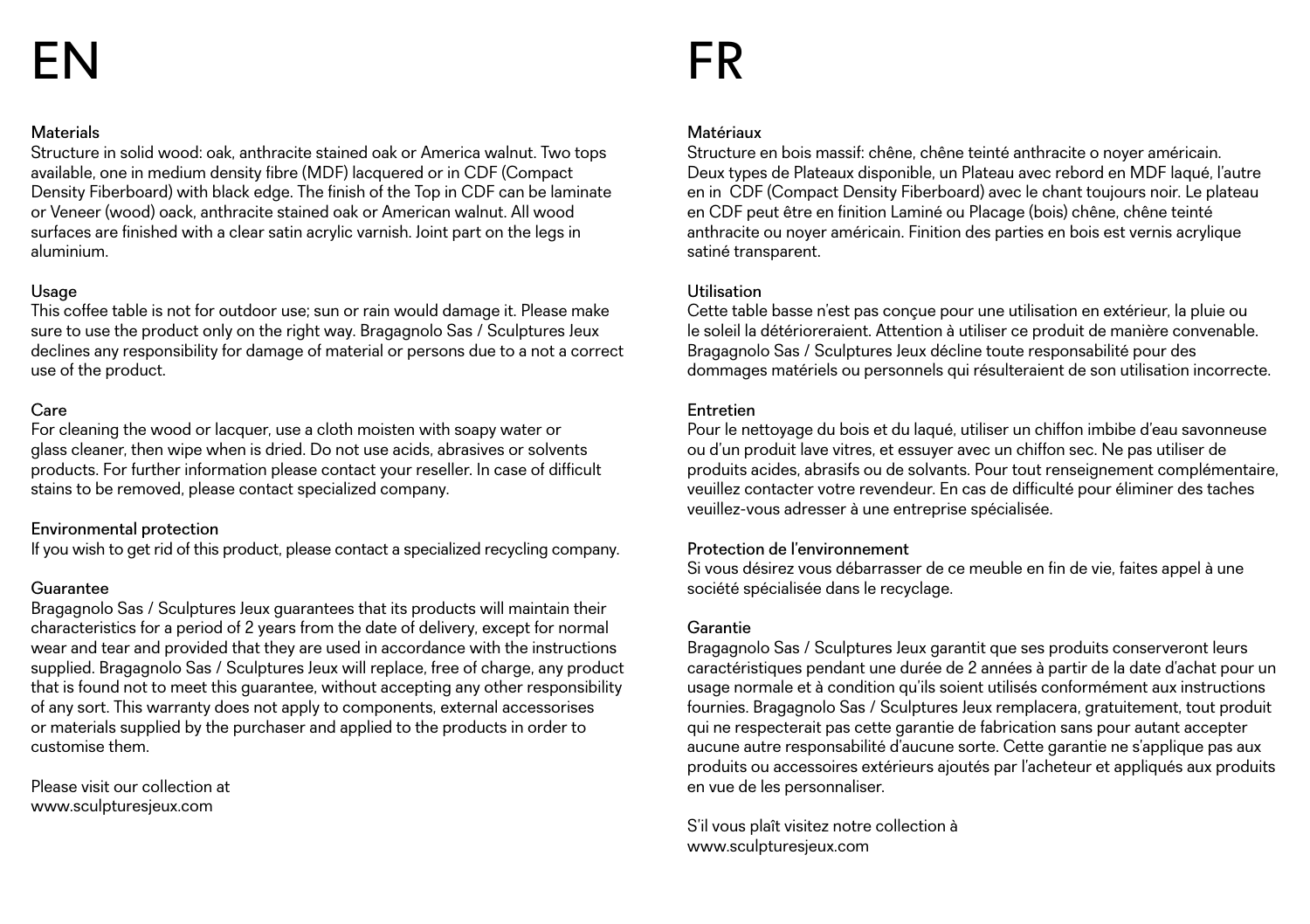#### Materialien

Gestell aus Massivholz: Eiche, Eiche anthrazit gebeizt und amerikanischem Nussbaum. Zwei Platten stehen zu Verfügung, eine aus MDF Mattlack und eine aus CDF (Compact Density Fiberboard) erhaeltlich in allen Laminat Farben oder in Fournier (Holz) Eiche, anthrazit gebeizter Eiche oder amerikanischem Nussbaum. Die seitliche Kante der Platte ist immer schwarz. Alle Holz Flächen sind mit mattem Acryl-Lack gefinished.

#### Einsatzbereich

Nur für Innenbereich. Bitte stellen Sie sicher, dass das Produkt ordnungsgemäß benutzt wird. Bragagnolo Sas / Sculptures Jeux lehnt jede Verantwortlichkeit ab bei unsachgemäßem Gebrauch.

#### Pflege

Nur mit pflegenden, fettlösenden Reinigungsmitteln behandeln, keine atzenden oder scheuenden Mittel verwenden. Für ergänzende Informationen steht Ihnen der Verkäufer der Ware zur Verfügung. Um starke Verfleckung zu beseitigen bedienen Sie sich eines Spezialbetriebs.

### Entsorgung

Nur über Fachbetrieb zu entsorgen.

### Garantie

Bragagnolo Sas / Sculptures Jeux garantiert das originäre Erscheinungsbild seiner Produkte für einen Zeitraum von 2 Jahren nach Auslieferungsdatum ab Werk, sofern diese gemäß den Montage- und Pflegeanweisungen behandelt werden. Bragagnolo Sas / Sculptures Jeux ersetzt kostenfrei jedes Produkt, dass nachweisbare Schäden aufweist, die auf fehlerhafte Herstellung zurückzuführen sind. Diese Garantie bezieht sich nicht auf Komponenten zur Herstellung des Produkts bzw. zugelieferte Materialien, die dem Garantiebereich des Zulieferers zuzuordnen sind.

Bitte besuchen Sie unsere Sammlung www.sculpturesjeux.com

#### **Materiali**

Struttura in legno massello rovere, in rovere tinto antracite o noce canaletto. Piano in MDF laccato opaco oppure in cdf con bordo nero rivestito in laminato di diversi colori o con essenza di rovere, rovere tinto o noce canaletto. Finitura delle parti in legno con vernice acrilica trasparente opaca. Giunto gambe in alluminio.

#### Utilizzo

Questo tavolino non è concepito per un utilizzo esterno; la pioggia o il sole lo deteriorerebbe. Si raccomanda di utilizzare il prodotto esclusivamente per gli impieghi previsti. Bragagnolo Sas / Sculptures Jeux declina ogni responsabilità a danni causati a cose o persone da un uso improprio del prodotto.

#### Pulizia

Per la pulizia delle superfici in legno o laccato si raccomanda l'utilizzo di un panno morbido e umido con un detergente neutro e delicato. Quindi lasciare asciugare. Non utilizzare prodotti acidi, abrasivi o solventi. Per ulteriori informazioni Vi preghiamo di consultare il Vostro concessionario di fiducia. In caso di macchie difficili da rimuovere rivolgetevi ad aziende specializzate.

#### **Smaltimento**

Per lo smaltimento rivolgersi ad una ditta autorizzata al riciclaggio.

#### Garanzia

Bragagnolo Sas / Sculptures Jeux garantisce che i prodotti manterranno le loro caratteristiche per 2 anni dalla consegna, salvo normale usura ed a condizione che vengano utilizzati secondo le indicazioni fornite. Bragagnolo Sas / Sculptures Jeux sostituirà senza spese ogni prodotto riscontrato non conforme a detta garanzia, senza sopportare altra responsabilità di sorta. È esclusa l'applicazione della garanzia su componenti, accessori esterni o materiali forniti dal compratore e applicati ai prodotti ai fini di una personalizzazione degli stessi.

Per vedere la nostra collezione, visita il sito www.sculpturesjeux.com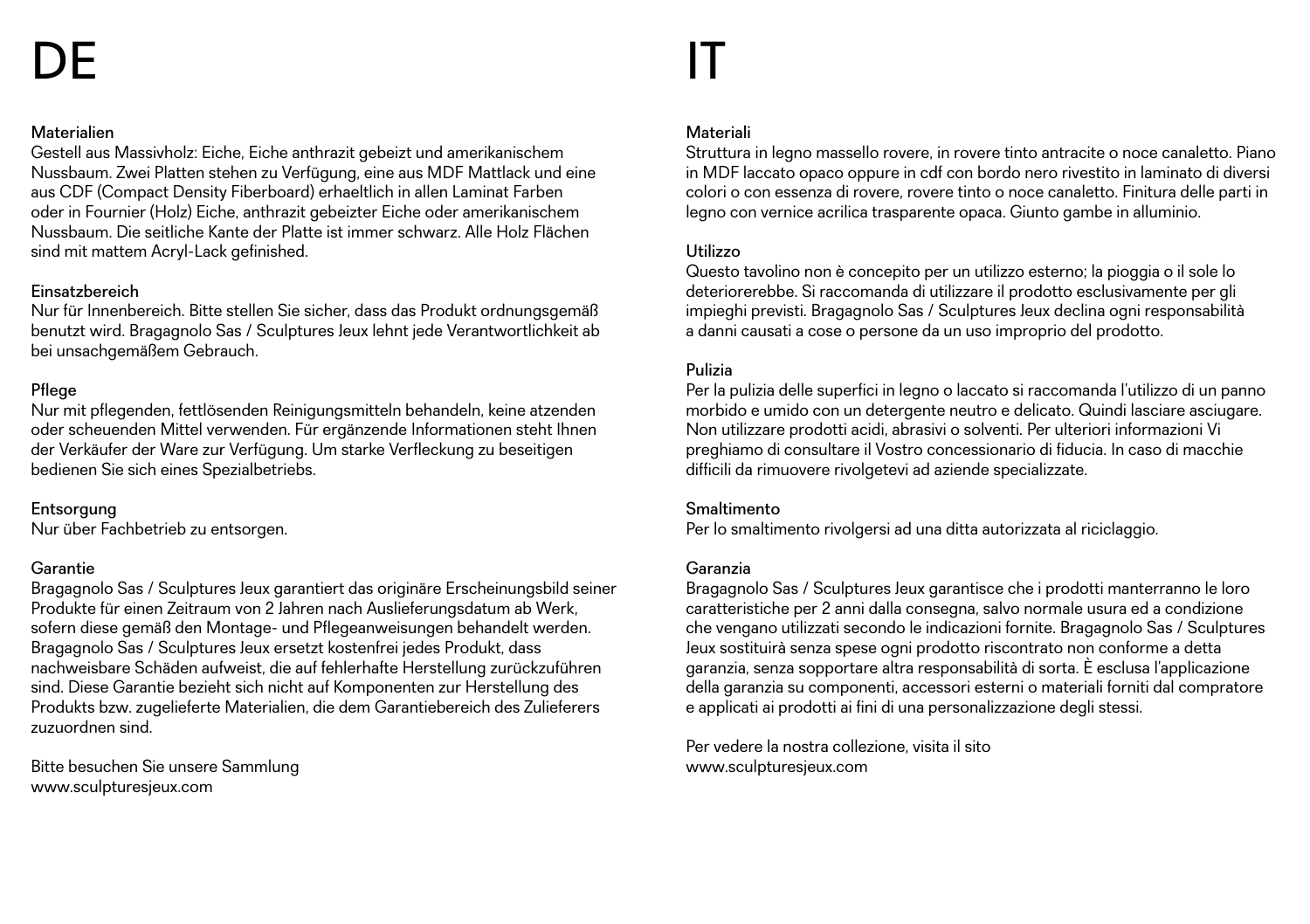



1









- EN Place the metal plate with the 3 screws TCEI M4 on the indicated area as shown.
- FR Fixez les plaques avec les 3 vis TCEI M4 au plateau.
- DE Fixieren Sie die Plaketten mit den 3 TCEI M4 – Schrauben an der Tischplatte.
- IT Fissare le piastrine con le 3 viti TCEI M4 nella rispettiva sede ed orientate come in figura.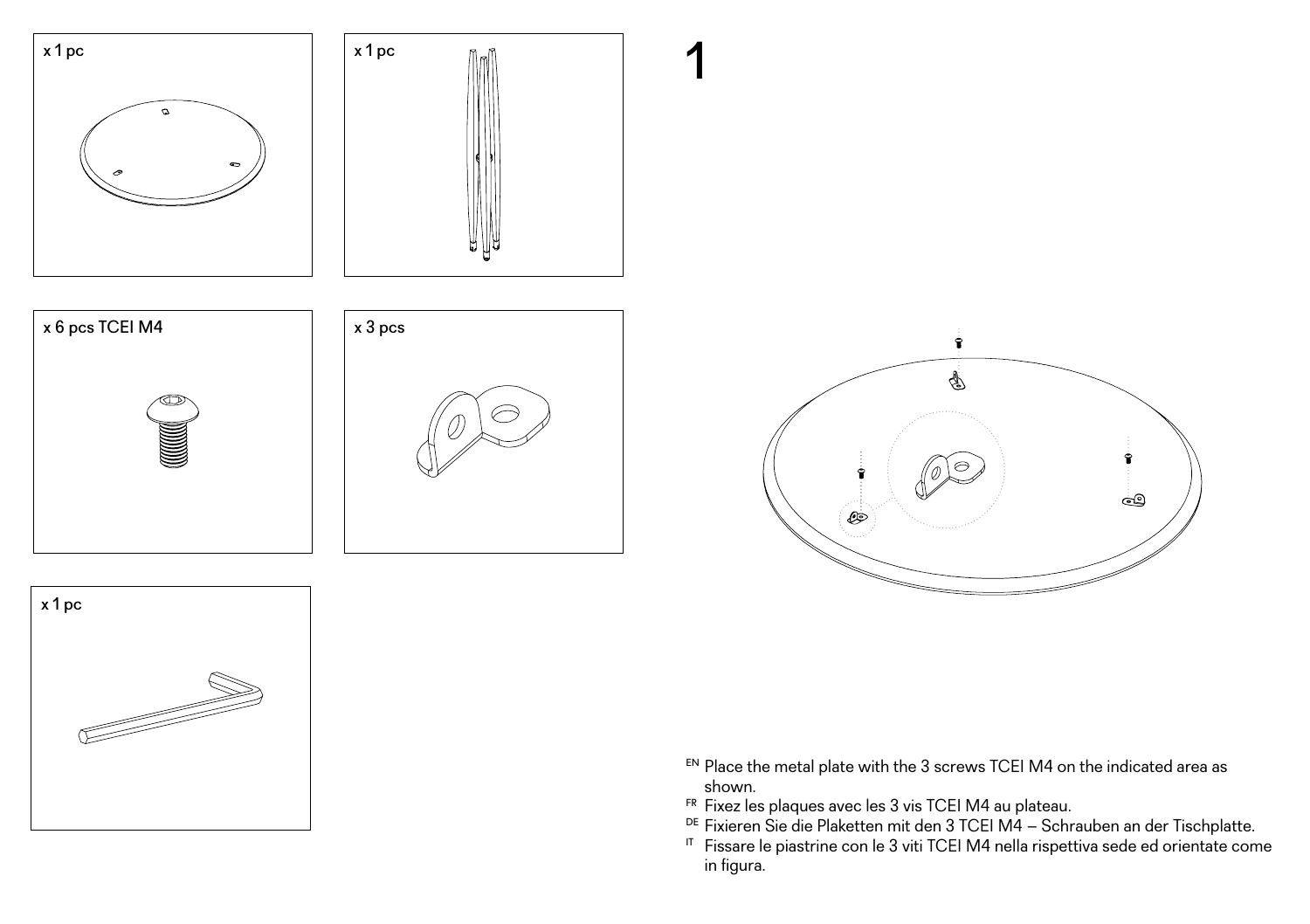## 2 **Attention / Achtung / Attenzione** 3





- EN Place the legs over the tops and make sure you match the hole from the legs with the one on the top.
- FR Placer les pieds sur le plateau et joignez bien le trou de la partie métallique des pieds avec le trou de la partie métallique du plateau.
- <sup>DE</sup> Positionieren Sie die Tischbeine auf der Tischplatte und stellen Sie sicher, dass die Löcher in den Metallteilen der Beine unddiejenigen in der Tischplatte genau übereinanderliegen.
- <sup>IT</sup> Posizionare le gambre sopra il piano facendo combaciare i fori dei terminali in alluminio con i fori del piano.
- EN Fix with the 3 screws TCEI M4.
- FR Fixez les pieds avec les vis M4 au plateau.
- DE Fixieren Sie die Füsse mit den M4-Schrauben an der Tischplatte.
- IT Avvitare le tre viti TCEI M4.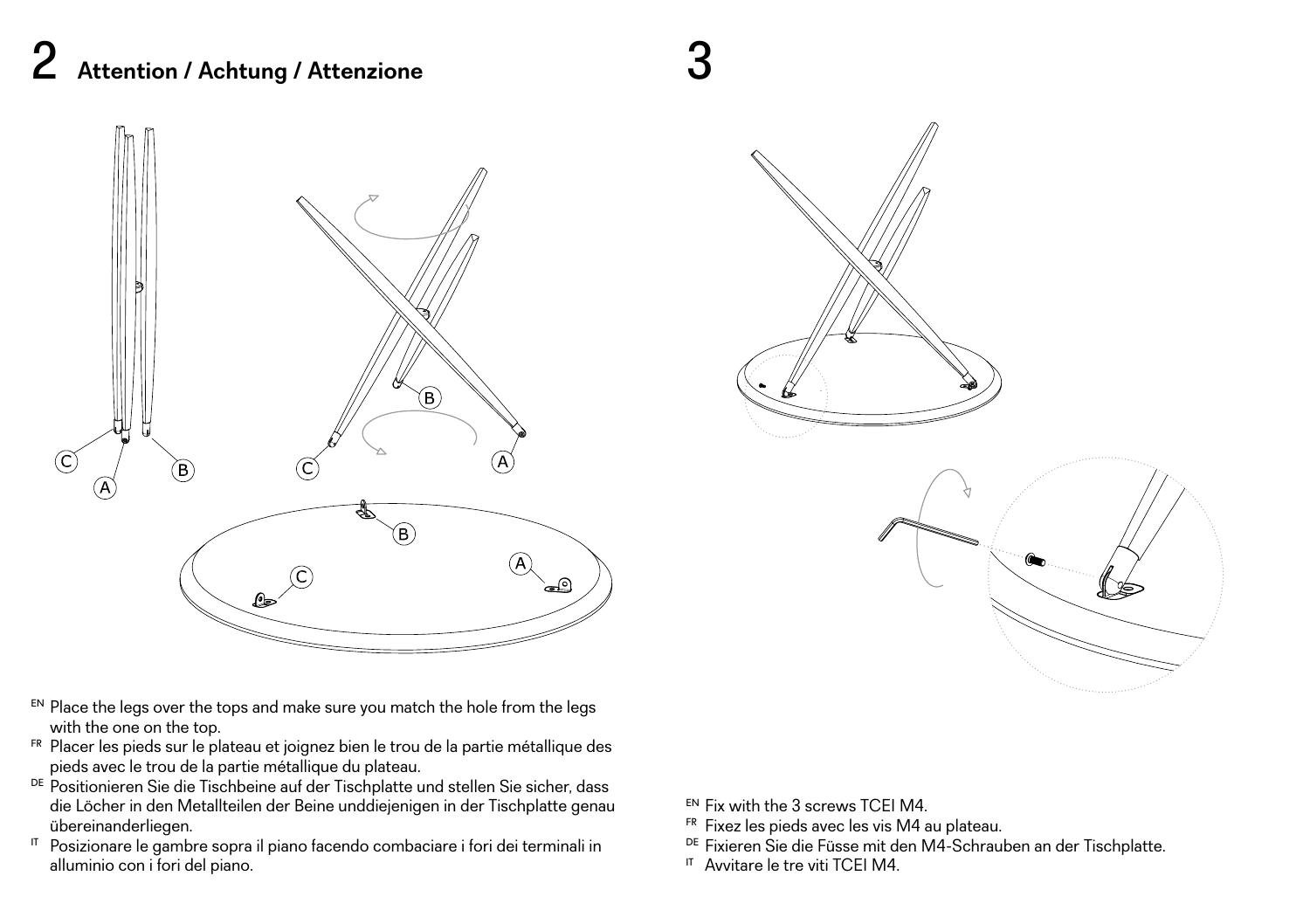

EN Fix the three grains M5 on the joint part.

- FR Fixez les pieds avec les vis M5 au plateau.
- <sup>DE</sup> Fixieren Sie die Füsse mit den M5-Schrauben an der Tischplatte.
- <sup>IT</sup> Avvitare i tre grani M5 nel giunto.
- EN Can hold maximum 5 kg (11 lbs)
- FR Charge maximale de 5 kg
- DE IT Maximale belastung von 5 kg Portata 5 kg

Bragagnolo Sas Sculptures Jeux Via Albare 7/C, 35017 Piombino Dese (PD) Italy

t +39 049 936 5902 fax +39 049 936 8169 contact@sculpturesjeux.com

www.sculpturesjeux.com